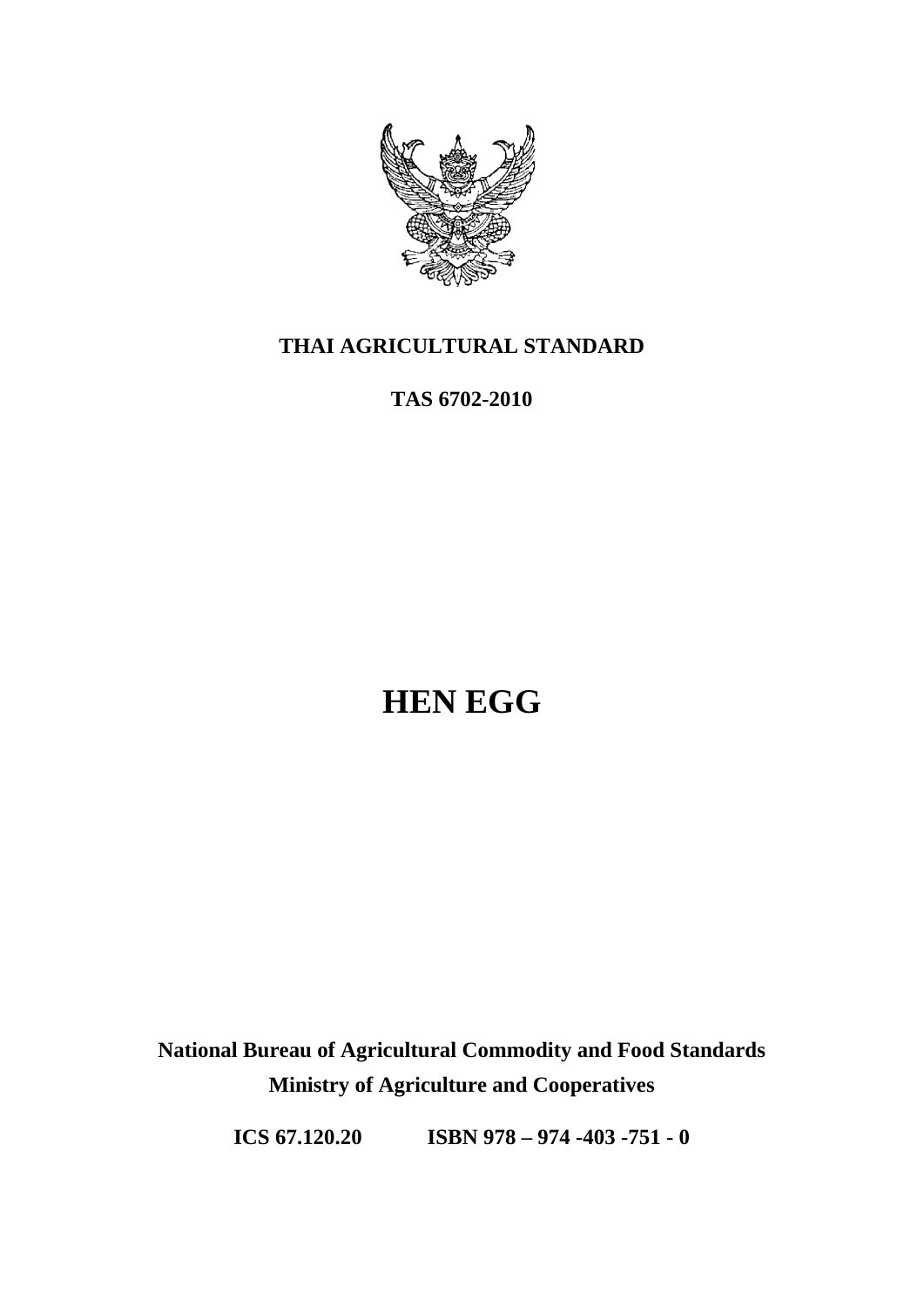**UNOFFICAL TRANSLATION** 



## **THAI AGRICULTURAL STANDARD**

**TAS 6702-2010** 

# **HEN EGG**

**National Bureau of Agricultural Commodity and Food Standards Ministry of Agriculture and Cooperatives 50 Phaholyothin Road, Ladyao, Chatuchak, Bangkok 10900 Telephone (662) 561 2277 www.acfs.go.th**

> **Published in the Royal Gazette Vol. 127 Section 150 D, dated 28 December B.E.2553 (2010)**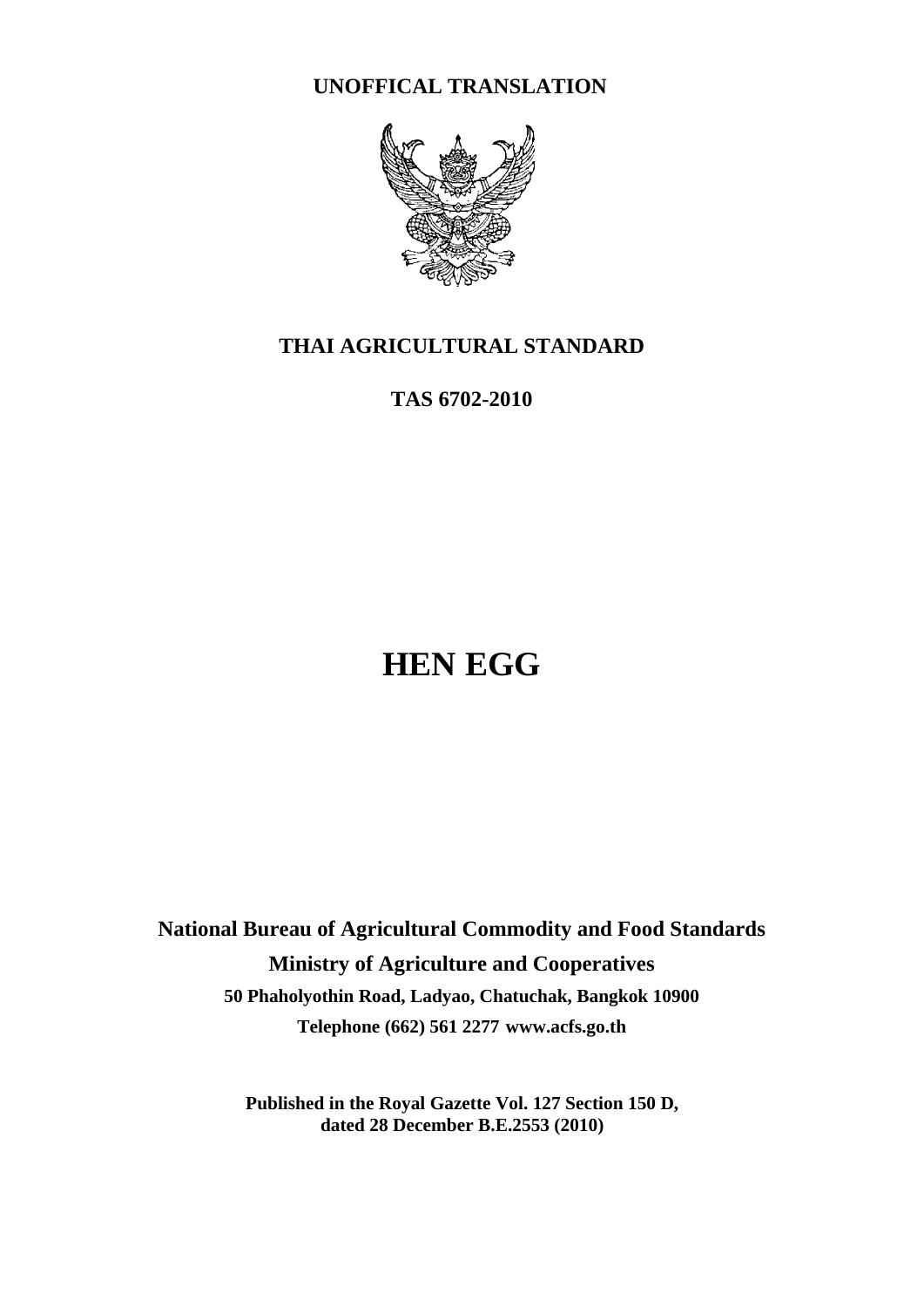# **Technical Committee on the Elaboration of Thai Agricultural Standard for Hen Egg**

| 1. | Mr. Jeera Sornnuwat<br><b>International Livestock Standard Expert</b><br>Department of Livestock Development                        | Chairperson          |
|----|-------------------------------------------------------------------------------------------------------------------------------------|----------------------|
| 2. | Mrs. Worawan Eiamchotiwat<br><b>Office of Consumer Protection Board</b><br>Office of the Prime Minister                             | Member               |
| 3. | Ms. Daranee Mookajornphan<br>Food and Drug Administration, Ministry of Public Health                                                | Member               |
| 4. | Mr. Chaisiri Mahantachaisakul<br>National Bureau of Agricultural Commodity and Food Standards                                       | Member               |
| 5. | Mr. Ponkrit Ouyta<br><b>Bureau of Livestock and Certification</b><br>Department of Livestock Development                            | Member               |
| 6. | Associated Professor Wanwibool Kanchanakunchorn<br>Faculty of Ago-Industry, Kasetsart University                                    | Member               |
| 7. | Associated Professor Niratana Kongratananan<br>Department of Animal Science, Faculty of Agriculture,<br><b>Kasetsart University</b> | Member               |
| 8. | Mr. Pratuang Soodsakorn<br>Veterinary Council of Thailand                                                                           | Member               |
| 9. | Mr. Vichai Techawattananand<br>Food Processing Industry Club<br>The Federation of Thai Industries                                   | Member               |
|    | 10. Ms. Pornsri Laorujisawat<br>The Association of Hen - Egg Farmers, Traders and Exporters                                         | Member               |
|    | 11. Mr. Supat Thanapinkpong<br>The Layer Farmer Association                                                                         | Member               |
|    | 12. Mrs. Daranee Somboonchit<br>Central Laboratory (Thailand) Co. Ltd.                                                              | Member               |
|    | 13. Ms. Pacharin Tantrakosol<br>S&P Syndicate Public Co. Ltd.                                                                       | Member               |
|    | 14. Assistant Professor Seksom Atamangkoon                                                                                          | Member               |
|    | 15. Ms. Yupa Laojindapun<br>Office of Standard Development,<br>National Bureau of Agricultural Commodity and Food Standards         | Member and Secretary |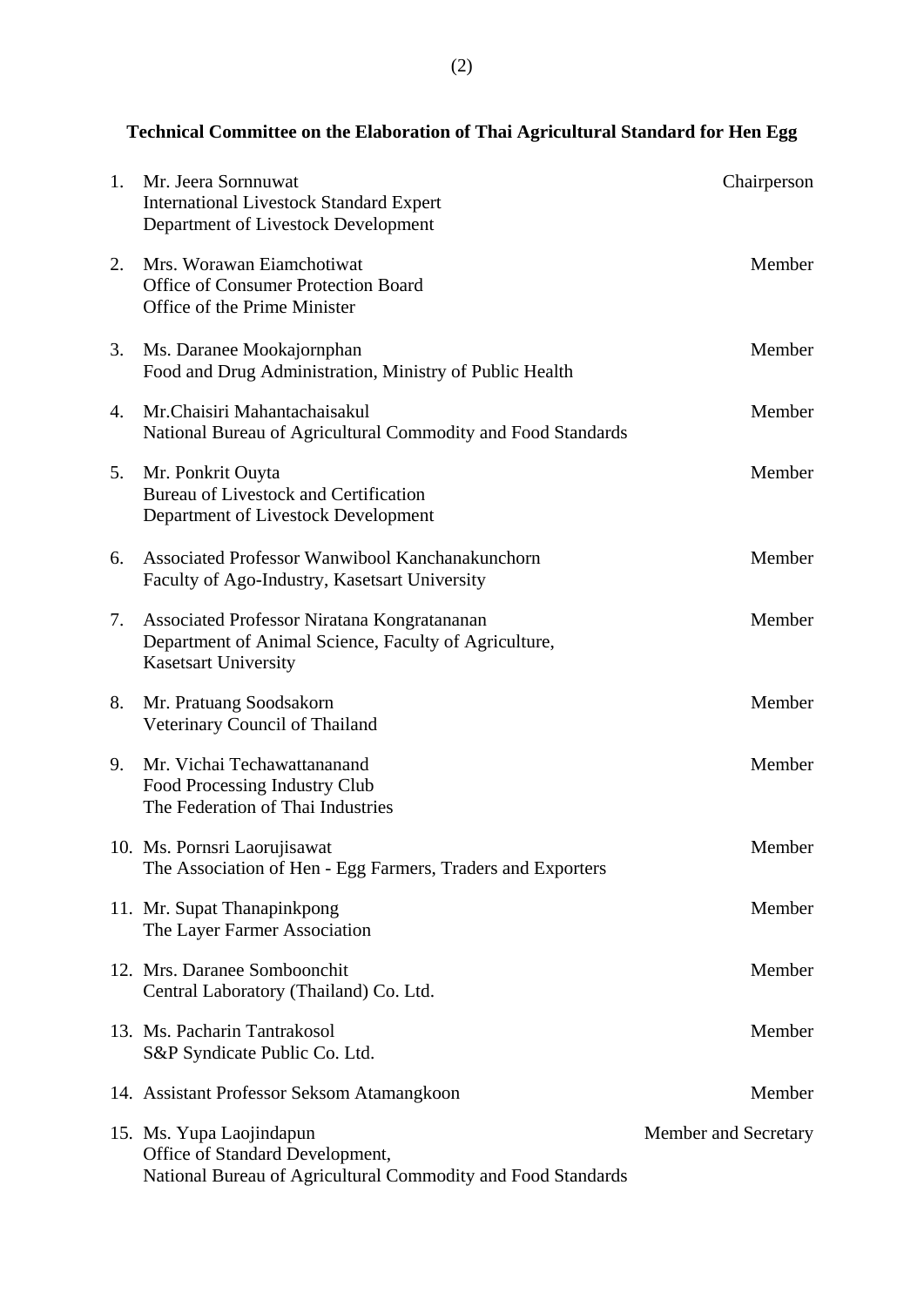The Thai Agricultural Standard on Hen Egg (TAS. 6702-2005) has been notified by The Ministry of Agriculture and Cooperatives since B.E. 2548 (2005) and it has been widely used as reference in marketing. In view of the fact that the information, relevant regulations as well as the production technology on hen egg have been developed over time. The Agricultural Standards Committee deems it necessary to review this standard to be a guideline for more appropriate egg quality promotion. As such the TAS. 6702-2005 is repealed and replaced by this standard of TAS 6702-2010.

This standard is based on the following documents:

National Bureau of Agricultural Commodity and Food Standards. B.E. 2548 (2005). Thai Agricultural Standard (TAS 6702-2005): Hen Egg.

National Bureau of Agricultural Commodity and Food Standards. B.E. 2549 (2006). Thai Agricultural Standard (TAS 6704-2006): Quail Egg.

The United States Department of Agriculture (USDA). Egg- Grading Manual. Agricultural Handbook Number 75. Rev. July 2000

The United States Department of Agriculture (USDA). United States Standards, Grades, and Weight Classes for Shell Eggs. AMS 56. Effective July 20, 2000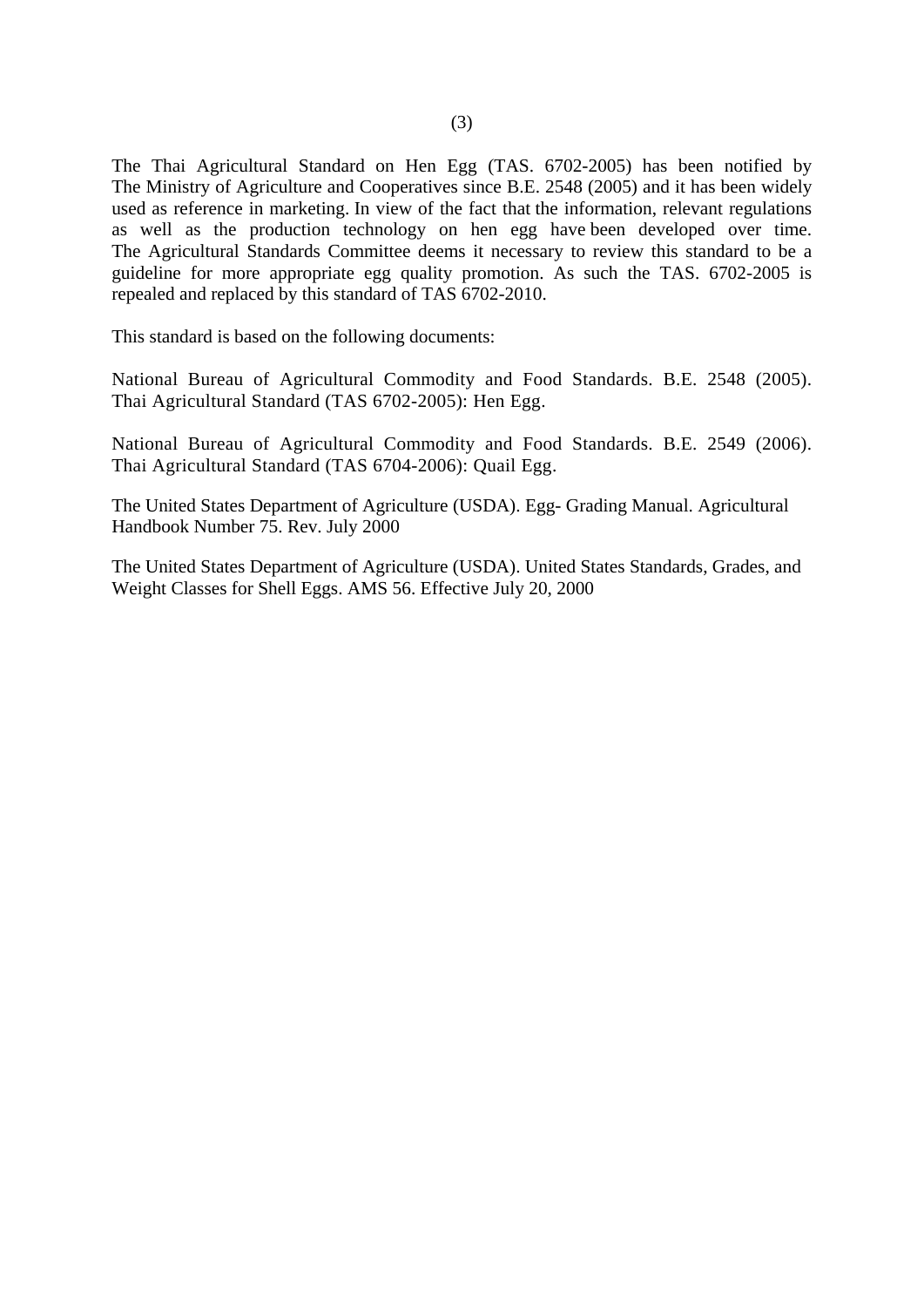

#### **NOTIFICATION OF THE MINISTRY OF AGRICULTURE AND COOPERATIVES SUBJECT: THAI AGRICULTURAL STANDARD: HEN EGG UNDER THE AGRICULTURAL STANDARDS ACT B.E. 2551 (2008)**

\_\_\_\_\_\_\_\_\_\_\_\_\_\_\_\_\_\_\_\_\_\_\_\_\_\_\_\_\_\_\_\_\_\_\_\_\_\_\_\_\_\_\_

Whereas the Agricultural Standards Committee deems it necessary to establish an agricultural standard for Hen Eggas a voluntary standard in accordance with the Agricultural Standards Act B.E. 2551 (2008) to promote such agricultural commodity to meet its quality and safety standards.

By virtue of Section 5, Section 15 and Section 16 of the Agricultural Standards Act B.E. 2551 (2008), the Minister of Agriculture and Cooperatives hereby issues this Notification on Establishment of Thai Agricultural Standard: Hen Egg as follows:

- 1. The Notification of the National Committee on Agricultural Commodity and Food Standards entitled the establishment of Thai Agricultural Commodity and Food Standard: Hen Egg, dated 19 May B.E. 2548 (2005) is repealed.
- 2. The Thai Agricultural Standard for Hen Egg (TAS 6702-2010) is established as a voluntary standard, details of which are attached herewith.

Notified on 7 October B.E. 2553 (2010)

 (Mr. Theera Wongsamut) Minister of Agriculture and Cooperatives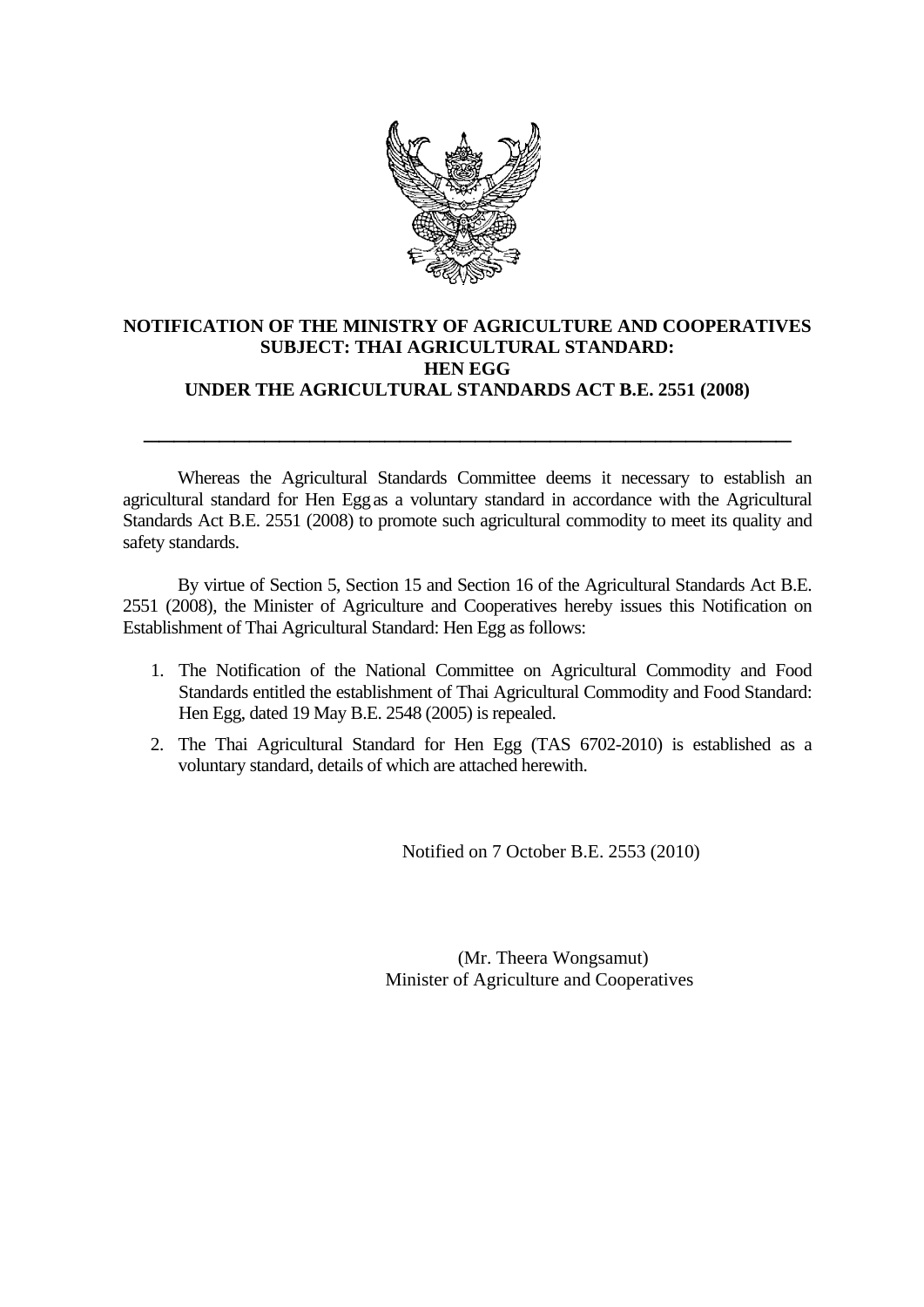#### **THAI AGRICULTURAL STANDARD**

#### **HEN EGG**

#### **1. SCOPE**

This agricultural standard applies to eggs for food consumption of the hens of *Gallus gallus domesticus* from the layer farms and not subject to processing.

#### **2. DEFINITIONS**

For the purpose of this standard:

2.1 Hen egg means a shell egg produced by layer hen and of the characteristics of the breed.

2.2 Egg yolk means an inner composition of the egg, round, natural color and floating in the middle of the egg white.

2.3 Egg white means an inner composition of the egg consists of both the part of firm and viscous liquid surrounding the egg yolk and the part of clear and transparent liquid which surrounds the inner firm white.

2.4 Check means an individual egg which has a damaged outer shell such as broken or cracked shell but its shell membranes are intact with no leakage of its content.

2.5 Air cell means an air space in the large end of an egg between the outer and the inner shell membranes.

2.6 Egg candling means an initial inspection of the egg shell and its interior quality through visual light.

#### **3. QUALITY**

3.1 General quality for all grades shall be as follows:

- 3.1.1 Exterior quality
- 3.1.1.1 Oval shape with one large end and a taper end.
- 3.1.1.2 The shell color shall be of the breed characteristic, clean and smooth surface.
- 3.1.1.3 The shell shall not be broken or cracked.
- 3.1.1.4 Free of visible mold,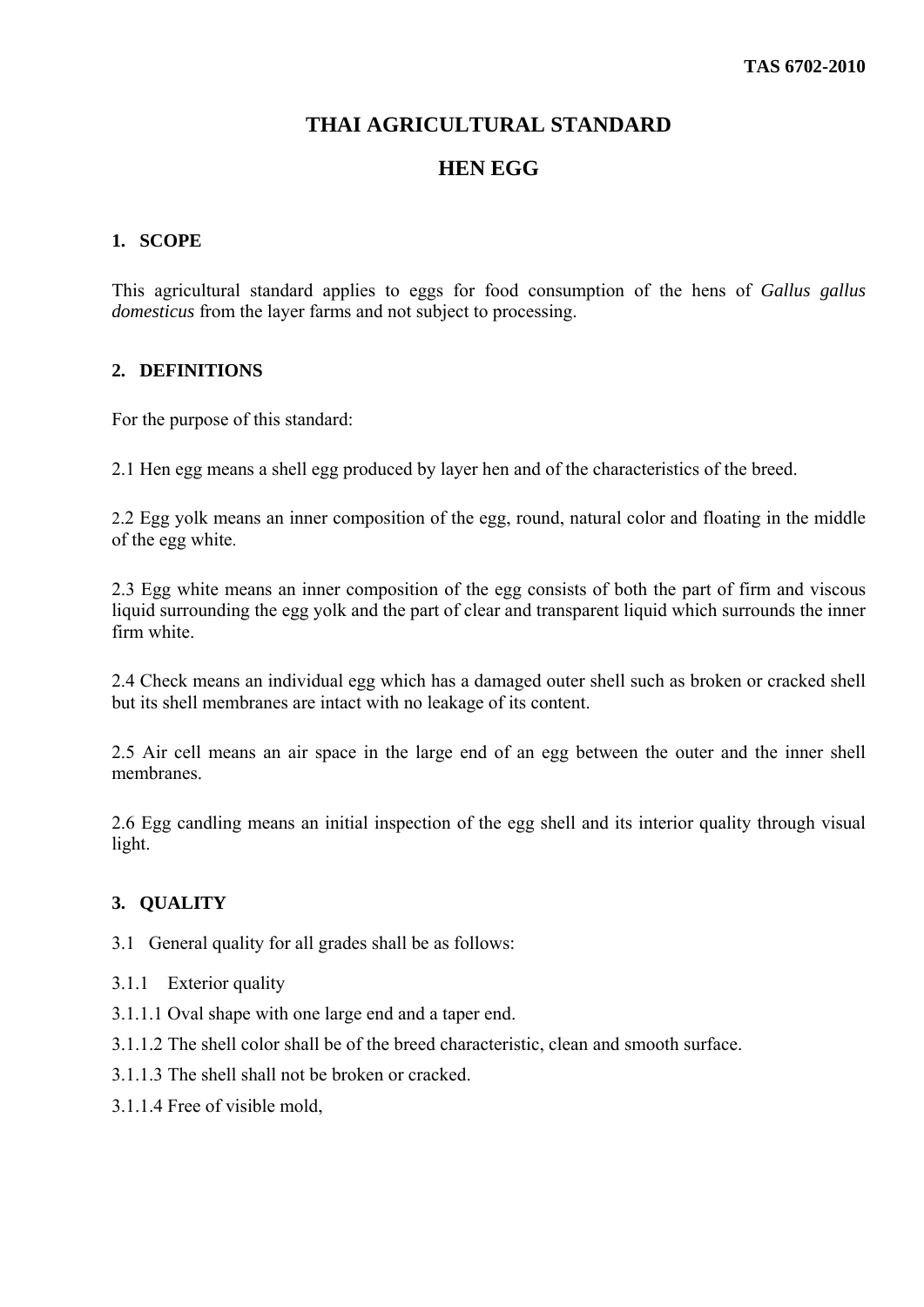3.1.2 Interior quality

3.1.2.1 Air cell shall be small, the height not more than 0.8 cm and it does not move when the egg is twirled.

3.1.2.2 For the broken-out egg, the yolk shall not attach to the inner shell. It shall be firm and surrounded by the thick egg white.

3.1.2.3 The egg shall not be spoiled and free from abnormal odor.

3.1.2.4 The yolk shall have normal and consistent color. The egg white shall not be cloudy.

3.1.2.5 Free of visible mold.

3.2 Grading

Eggs shall be graded into 3 classes namely Grade AA, A and B (see Table1).

Grading of the eggs shall be as the following requirements:

#### **Table 1** Grading

(Section 3.2)

| <b>Items</b>  | <b>Requirements</b>                                                                                                          |                                                                                                                            |                                                                                                                                                                                                                                                                                                                                                    |  |  |
|---------------|------------------------------------------------------------------------------------------------------------------------------|----------------------------------------------------------------------------------------------------------------------------|----------------------------------------------------------------------------------------------------------------------------------------------------------------------------------------------------------------------------------------------------------------------------------------------------------------------------------------------------|--|--|
|               | <b>Grade AA</b>                                                                                                              | <b>Grade A</b>                                                                                                             | <b>Grade B</b>                                                                                                                                                                                                                                                                                                                                     |  |  |
| 1. Shell      |                                                                                                                              |                                                                                                                            |                                                                                                                                                                                                                                                                                                                                                    |  |  |
| - Outer shell | - Free from check<br>- Clean, without stain<br>- Smooth surface, free<br>from ridges or rough<br>areas.                      | The same as grade AA.                                                                                                      | - Free from check<br>- Clean or may<br>have<br>slightly<br>stained<br>area.<br>Total scattered<br>stains<br>shall not be more than<br>$1/16$ of the shell surface.<br>Localized stain shall be<br>found less than $1/32$ of<br>the shell surface and it<br>shall be loosely attached.<br>- The shell surface may<br>have ridges or rough<br>areas. |  |  |
| 2. Candling   |                                                                                                                              |                                                                                                                            |                                                                                                                                                                                                                                                                                                                                                    |  |  |
| 2.1 Shell     | - Clean and free from<br>inner cracks                                                                                        | The same as grade AA.                                                                                                      | - Free from inner cracks.                                                                                                                                                                                                                                                                                                                          |  |  |
| 2.2 Air cell  | It shall be in the large<br>end of egg, h the height<br>not more than 0.3 cm<br>and it does not move<br>following the twirl. | It shall be in the large<br>end of egg, the height<br>not more than 0.5 cm<br>and it does not move<br>following the twirl. | It shall be in the large<br>end of egg, the height<br>not more than 0.8 cm<br>and it does not move<br>following the twirl.                                                                                                                                                                                                                         |  |  |
| 2.3 Egg white | Blood spots or meat<br>spots are not present.                                                                                | Blood spots or meat<br>spots are not present.                                                                              | Blood spots or meat<br>spots may be present.*                                                                                                                                                                                                                                                                                                      |  |  |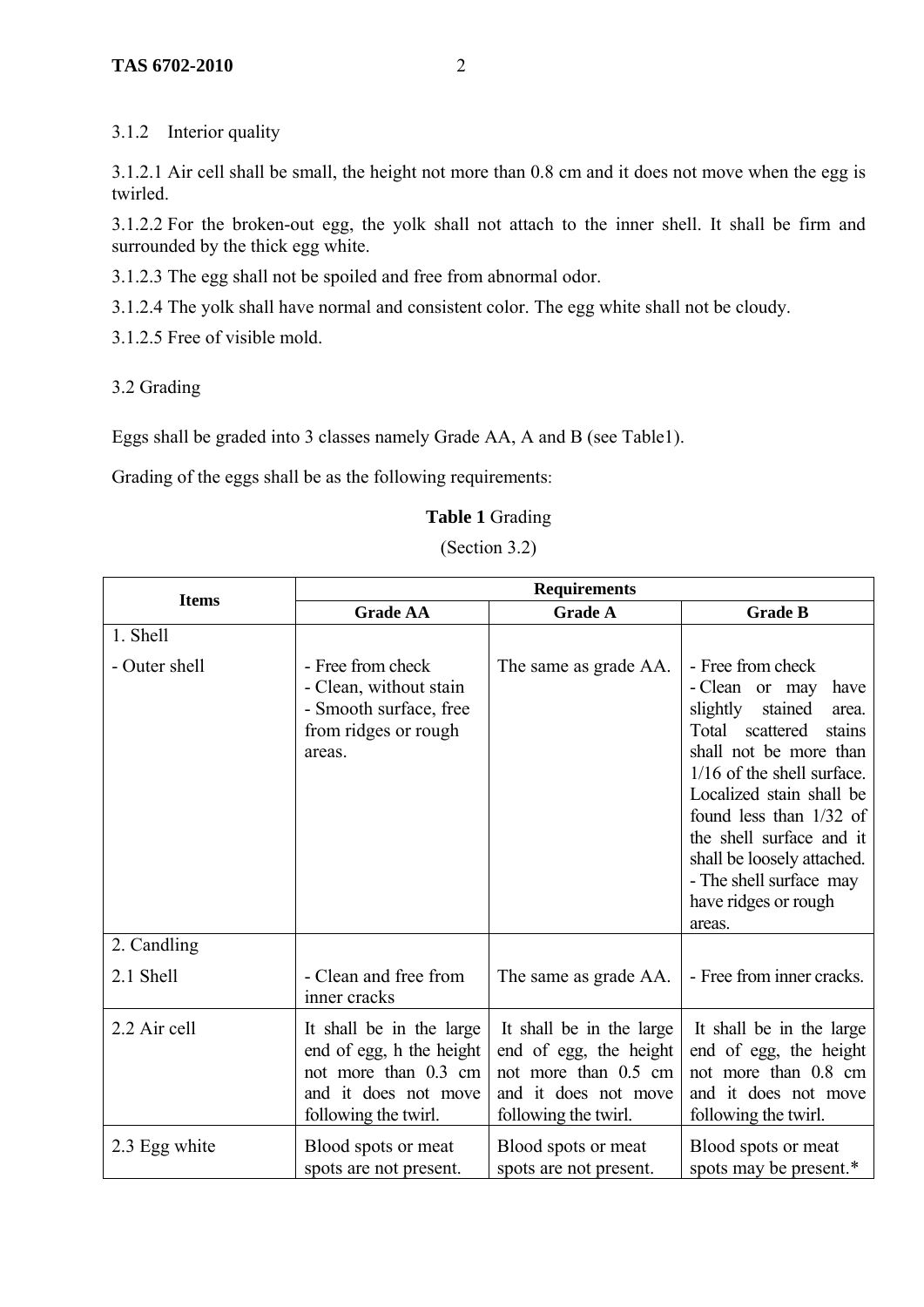|                     | <b>Requirements</b>                                                                                                                                            |                                                                                                                                                      |                                                                                                                                                                                |  |
|---------------------|----------------------------------------------------------------------------------------------------------------------------------------------------------------|------------------------------------------------------------------------------------------------------------------------------------------------------|--------------------------------------------------------------------------------------------------------------------------------------------------------------------------------|--|
| <b>Items</b>        | <b>Grade AA</b>                                                                                                                                                | <b>Grade A</b>                                                                                                                                       | <b>Grade B</b>                                                                                                                                                                 |  |
| 2.4 Egg Yolk        | The yolk outline<br>$\overline{1}$<br>slightly<br>defined<br>and<br>floats in the middle of<br>the egg. Blood spots or<br>meat spots<br>are<br>not<br>present. | The yolk outline is fairly<br>well<br>defined<br>and<br>approaches the<br>shell<br>closely. Blood<br>more<br>spots or meat spots are<br>not present. | The yolk outline<br><b>1S</b><br>plainly<br>visible<br>and<br>approaches the<br>shell<br>closely. Blood spots or<br>meat spots may<br>be<br>present.*                          |  |
| 3. Broken-out egg** |                                                                                                                                                                |                                                                                                                                                      |                                                                                                                                                                                |  |
| 3.1 Egg yolk        | It is round and bulging<br>shape located in the<br>middle of the thick egg<br>white. Blood spots or<br>meat spots are not<br>present.                          | It is round and bulging<br>shape. Blood spots or<br>meat spots are not<br>present.                                                                   | The yolk is flattened.<br>Blood spots and meat<br>spots may be present.*                                                                                                       |  |
| 3.2 Egg white       | The thick white is firm<br>and round. The thin<br>white is not enlarged.<br>Blood spots or meat<br>spots are not present.                                      | The same as grade AA.<br>The thick white is<br>reasonably firm.                                                                                      | The thick egg white<br>and the thin egg white<br>not firm, being<br>are<br>and<br>weak<br>watery,<br>enlarged and flattened.<br>Blood spots and meat<br>spots may be present.* |  |

Note: \* The aggregating blood spots and meat spots which may be present and shall not be more than 0.3 cm in diameter.

 \*\* Grading of broken-out egg to determine the egg freshness based on the egg white and the yolk appearances is illustrated in Fig.A.3.

#### **4. SIZING**

The size of egg shall be considered by weight of an individual egg (Table 2). Unless otherwise specified for the commercial purpose, the size of eggs shall be as follows:

#### **Table 2** Size of egg based on weight

| No.                         | <b>Size</b> | Minimum weight (g) |
|-----------------------------|-------------|--------------------|
|                             | Jumbo       | >70                |
|                             | Extra large | $>65-70$           |
| $\mathcal{D}_{\mathcal{L}}$ | Large       | $>60-65$           |
| 3                           | Medium      | $>55-60$           |
|                             | Small       | $>50-55$           |
|                             | Peewee      | $>45-50$           |

(Section 4)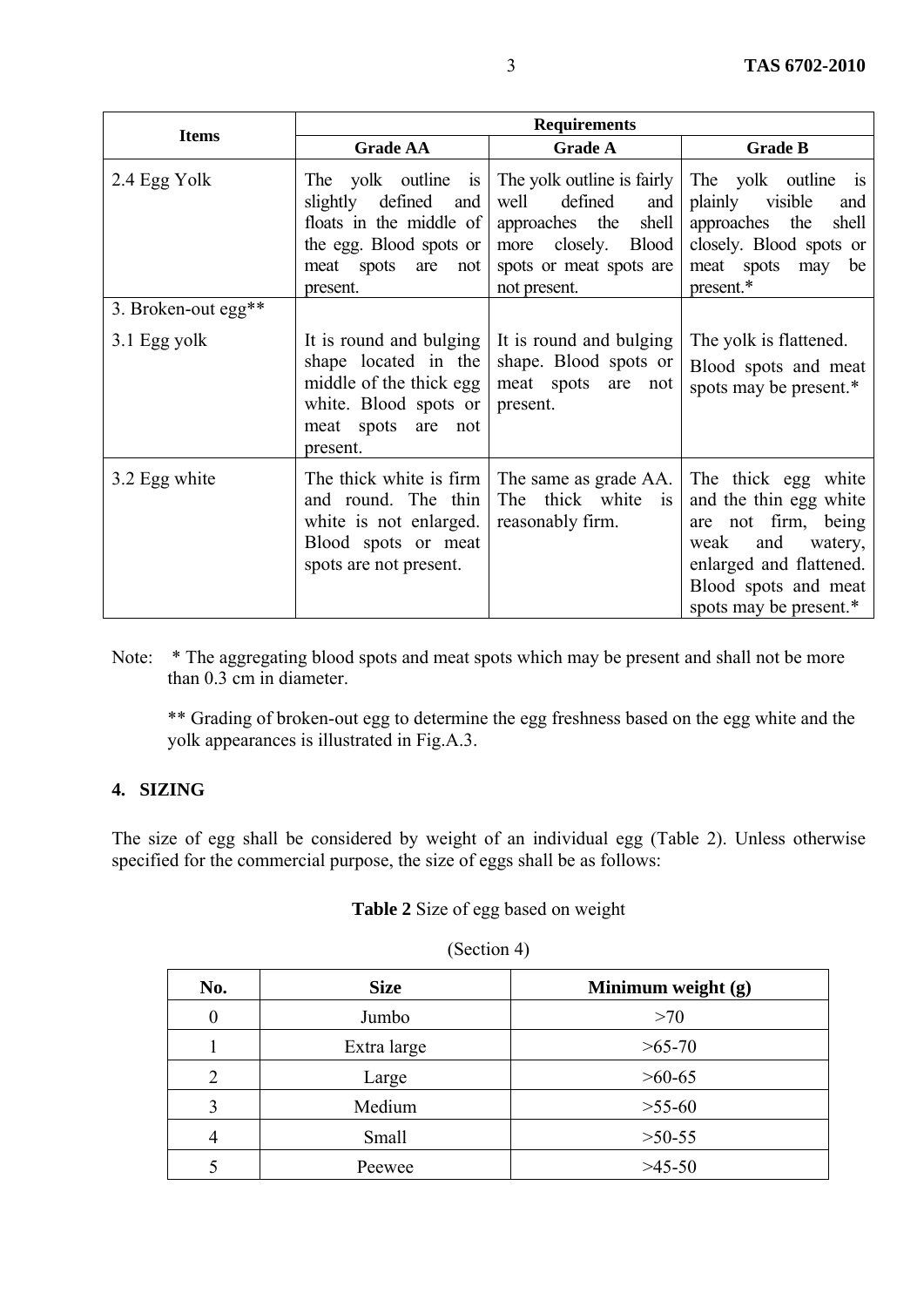#### **5. TOLERANCES**

Tolerances for each package shall be as follows:

#### 5.1 Quality tolerances

5.1.1 For grade AA, the minimum number of grade AA shall be 85%. Grade A can be included but not more than 15% of the total number of eggs.

5.1.2 For grade A, the minimum number of grade A shall be 85%. Grade B can be included but not more than 15% of the total number of eggs.

5.1.3 For grade B, only the eggs conforming to the requirement for eggs of grade B are allowed.

#### 5.2 Size tolerances

Eggs of all sizes may include the immediate smaller size not more than 3.4% of the total number of eggs.

5.3 Eggs of all grades and sizes shall be free from check except for the one caused by transportation but shall not be more than 5% of the total number of eggs.

#### **6. PESTICIDE RESIDUES**

Pesticide residues shall be in compliance with the provisions of the relevant laws and requirements of TAS 9002: Thai Agricultural Standard on Pesticide Residue: Maximum Residue Limits and TAS 9003: Thai Agricultural Standard on Extraneous Maximum Residue Limits.

#### **7. CONTAMINANTS**

Contaminants shall be in compliance with the provisions of the relevant laws and requirements.

#### **8. VETERINARY DRUG RESIDUES**

Veterinary drugs residues shall be in compliance with the provisions of the relevant laws and requirements of TAS 9032: Thai Agricultural Standard on Code of Practice for Control of the Use of Veterinary Drug.

#### **9. HYGIENE**

9.1 Production, packaging, storage and transportation of hen egg shall be under hygienic conditions and in compliance with TAS 9023: Code of Practice: General Principles of Food Hygiene so as to prevent any contamination which can be harmful to consumers.

9.2 Microbiological criteria:

*Salmonella* spp. shall not be found in 25 g of sample.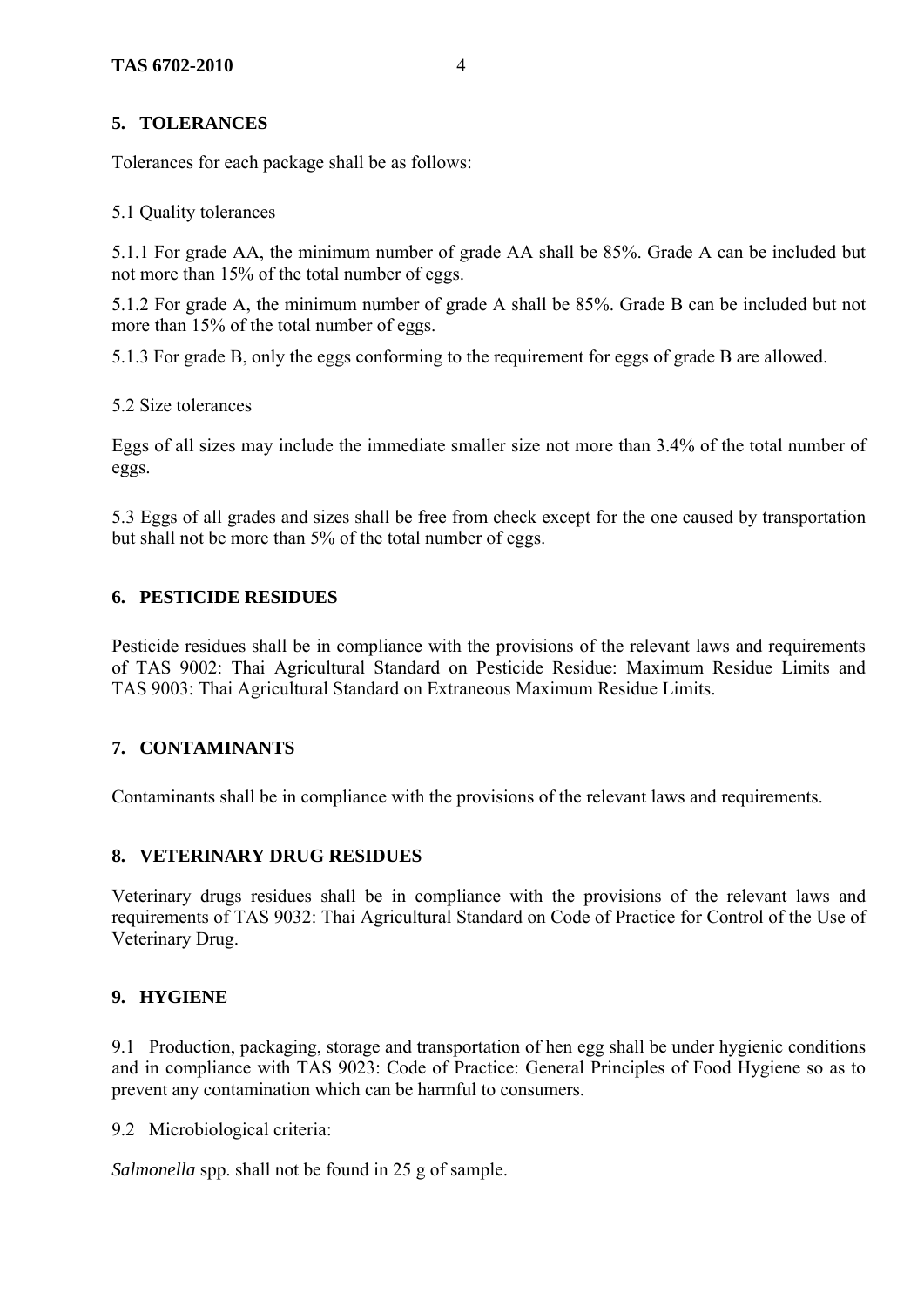#### **10. PACKING**

#### 10.1 Uniformity

Hen eggs of each package shall be uniform by grade and size. The visible part of hen eggs of the package shall represent the entire contents.

10.2 Packaging

The packaging shall meet the quality grades, hygiene and free of any foreign matter and smell. They shall be durable against handling, transporting and maintaining egg's quality to the final destination. Eggs shall be packed in new and clean packaging.

#### **11. MARKING AND LABELLING**

11.1 Retail package for direct consumers.

Labeling shall be in compliance with the relevant laws. They shall be easily and clearly visible without false or deceptive information:

11.1.1 Type of produce

Name of the produce "hen eggs" together with their grade and size.

- 11.1.2 Number of eggs in a package or its net weight in g or kg
- 11.1.3 Name and address of producer, importer and distributor

Indicate name and address of the producers or repackers or distributors. Name and address of head office of producer or repacker may be provided. For imported produce, the importer's name and address and country of origin shall be indicated.

- 11.1.4 Date of packaging and/or best -before date
- 11.1.5 Lot number
- 11.1.6 Instruction for storage and transportation

The packages should be labeled as "fragile".

11.1.7 Language

Label for domestic market shall be in Thai. Label of exported produce can be in foreign language.

11.2 Non-retail package .

The following information shall be specified in the accompanied documents, on the label or package. They shall be legible, indelible and not be false or deceptive information:

11.2.1 Type of produce

Name of the produce "hen eggs" together with their grade and size.

- 11.2.2 Number of eggs in a package or its net weight in g or kg
- 11.2.3 Name and address of producer, importer and distributor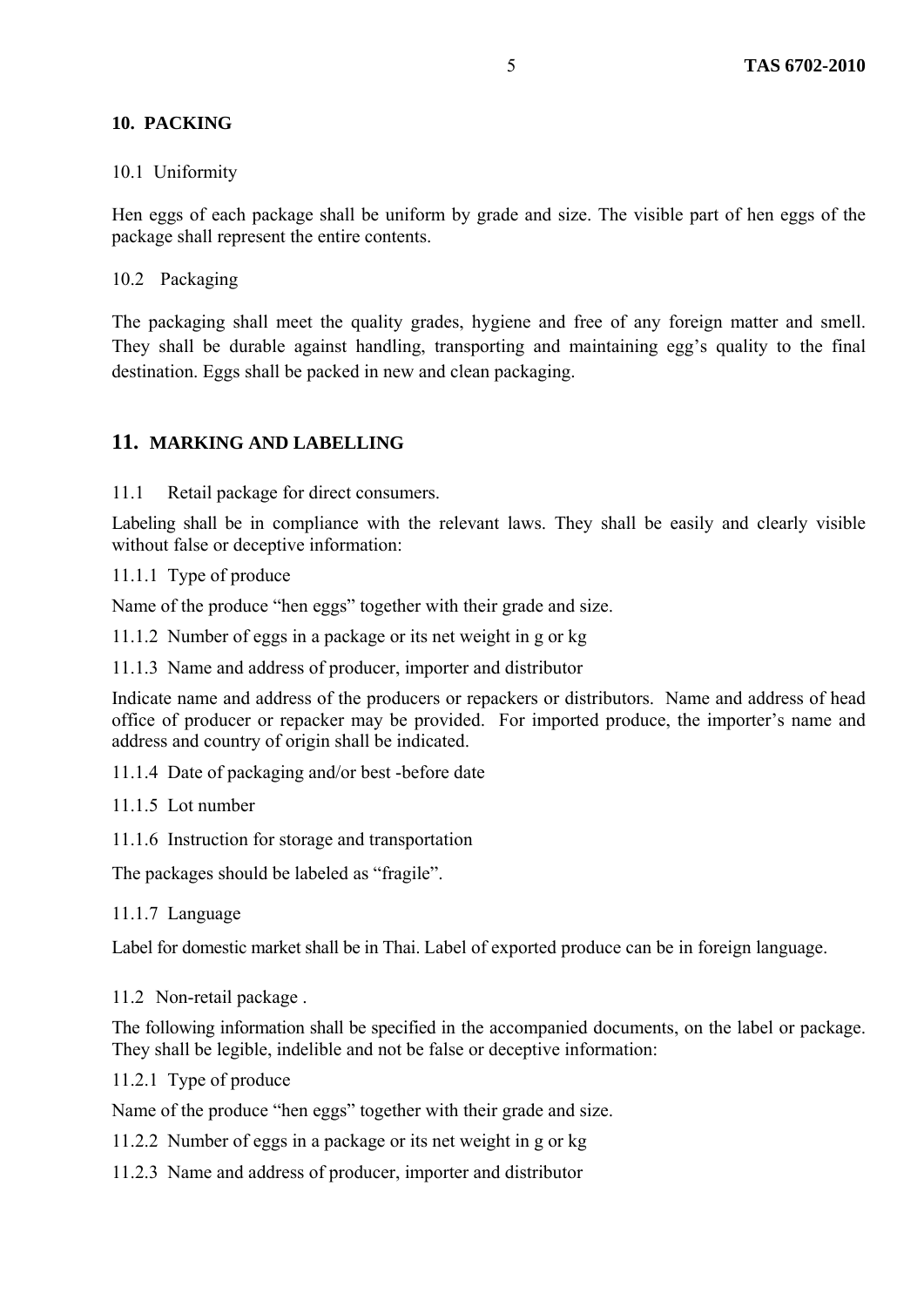Indicate name and address of the producers or repackers or distributors. Name and address of head office of producer or repacker may be provided. For imported produce, the importer's name and address and country of origin shall be indicated.

11.2.4 Date of packaging and/or best before date

- 11.2.5 Lot number
- 11.2.6 Instruction for storage and transportation

The packages should be labeled as "fragile".

11.2.7 Language

Label for domestic market shall be in Thai. Label of exported produce can be in foreign language.

11.3 Certification mark

The use of certification mark shall be complied with the provisions under the Agricultural Standards Act B.E. 2551 (2008) and its amendment.

#### **12. STORAGE**

12.1 The packed eggs shall be marked, labeled and stored in a clean and ventilated area which is free from foreign odor.

12.2 Eggs stored more than one week shall be kept in a refrigerator or a room with controlled temperature between 10°C - 13°C (50°F -55°F) and relative humidity of 70%-80%.

#### **13. TRANSPORTATION**

13.1 Transport vehicle shall be provided with a hygienic ventilation system and shall be able to prevent the access of pest, insect and water in the loading section. The transport vehicle shall be able to prevent the eggs shells from contamination and shall permit easy and efficient cleaning and disinfection.

13.2 For a long distance transport, the loading section of the transport vehicle should be provided with a cooling system or an increased ventilating measure. If the cooling system is not used, the eggs shall be prevented from direct sunlight. In case where the cooling system is used, care should be taken to prevent egg sweating when they are moved to high temperature.

13.3. Prior to or after transportation, the transport vehicle shall be cleaned immediately with water and the disinfectant and dried. The disinfectant used shall be registered with the responsible authority. The transport vehicle shall be free from abnormal odor.

#### **14. METHOD OF ANALYSIS AND SAMPLING**

14.1 Sampling methods shall be in compliance with the provisions of the relevant laws and requirements under the Thai Agricultural Standard pertaining to Sampling Method.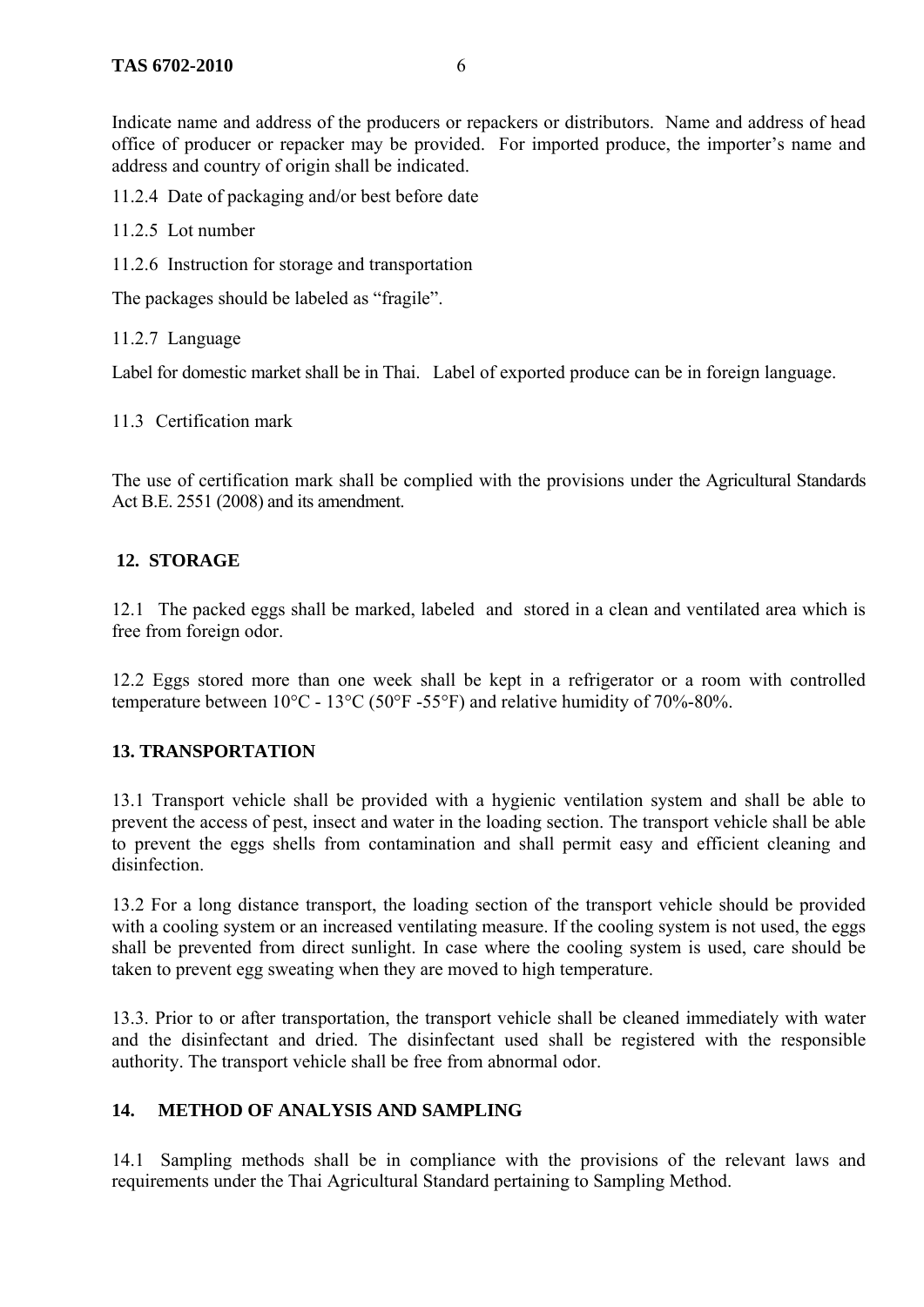14.2 Methods of analysis of egg quality shall be indicated in Table 3 (by referencing to the latest edition) or any equivalent methods validated according to the international standards.

#### **Table 3** Methods of analysis

| <b>Requirements</b>                               | <b>Methods</b>                                                                                                            | <b>Principles</b>              |
|---------------------------------------------------|---------------------------------------------------------------------------------------------------------------------------|--------------------------------|
| 1. General quality<br>(Sections $3.1.1 - 3.1.2$ ) | Inspection of the general<br>appearance                                                                                   | Visual inspection              |
| 2. Outer shell (Section 3.2)                      | Inspection of the outer shell                                                                                             | Visual inspection              |
| 3. Candling (Section 3. 2)                        | Agricultural Handbook No.75,<br>Egg-grading manual, United<br><b>States Department of Agriculture</b><br>(USDA), pp 31-32 | Lighting through the<br>object |
| 4. Broken-out eggs (Section 3. 2)                 | Agricultural Handbook No.75,<br>Egg-grading manual, United<br><b>States Department of Agriculture</b><br>(USDA), pp 34-35 | Visual inspection              |
| 5. Size (Section 4)                               | Weighing                                                                                                                  | Gravimetry                     |
| 6. Microorganisms (Section 9. 2)<br>- Salmonella  | <b>Bacteriological Analytical</b><br>Manual <sup>1</sup> , U.S Food and Drug<br>Administration, Chapter 5                 | Pour Plate                     |

(Section 14.2)

1

<sup>1</sup> U.S Food and Drug Administration, 2011. Bacteriological Analytical Manual, *Chapter 5 Salmonella*, [online] Available at: <http://www.fda.gov/Food/FoodScienceResearch/LaboratoryMethods/default.htm > [Accessed 26 June 2013]. - See more at: http://www.fda.gov/Food/FoodScienceResearch/LaboratoryMethods/ucm070149.htm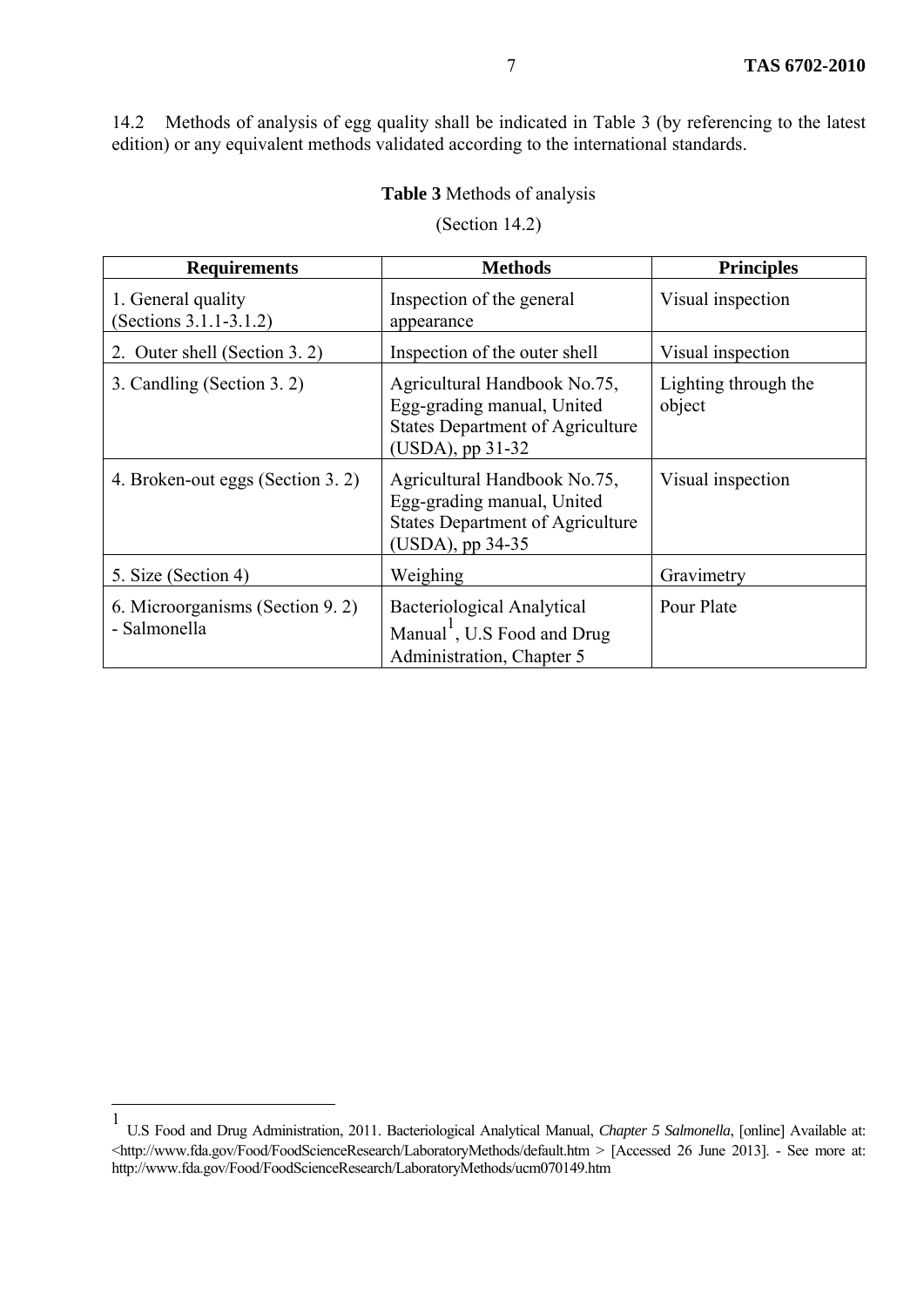#### **APPENDIX A**

#### **ILLUSTRATION OF HEN EGG**

#### **A.1 the parts of an egg**



Figure A.1. Egg parts

#### **A.2 Haugh units (H.U.)**

The Haugh unit (H.U.) is given as additional information only and is not part of the requirements in Table 3 (Section 4) of this standard.

According to USDA standard, quality regarding freshness of eggs should be determined by the Haugh unit value. When the eggs are measured at the temperature of  $45^{\circ}F - 60^{\circ}F$  (approx  $7^{\circ}C - 15^{\circ}C$ ), the H.U. value shall be as follows:



Fig A.2 Egg Yolk, thick egg white and thin egg white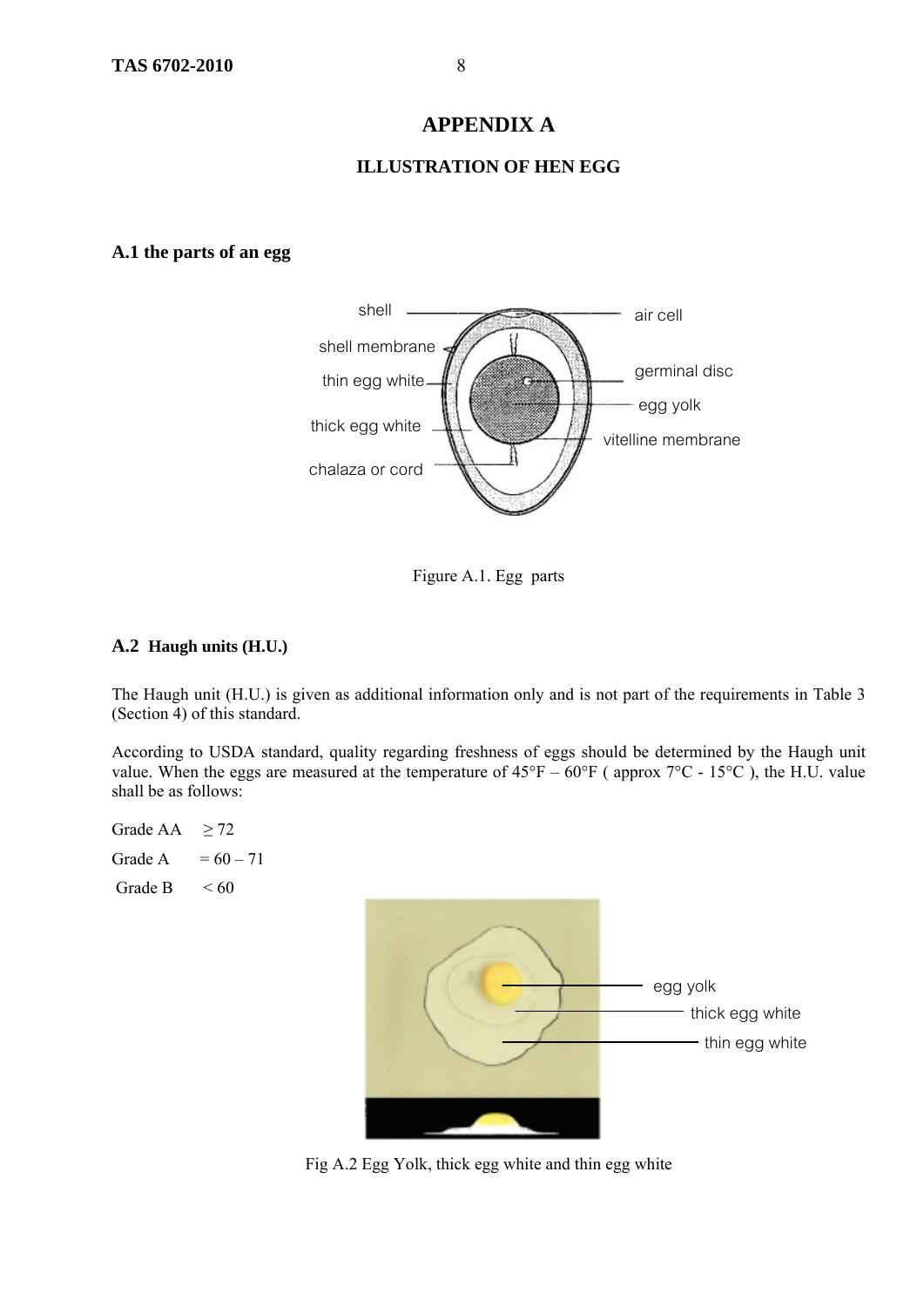

Note: modified from the Egg Grading Manual, the United States Department of Agriculture (USDA)

Fig A.3 Interior quality of broken-out eggs



Fig A. 4 Different appearances of eggs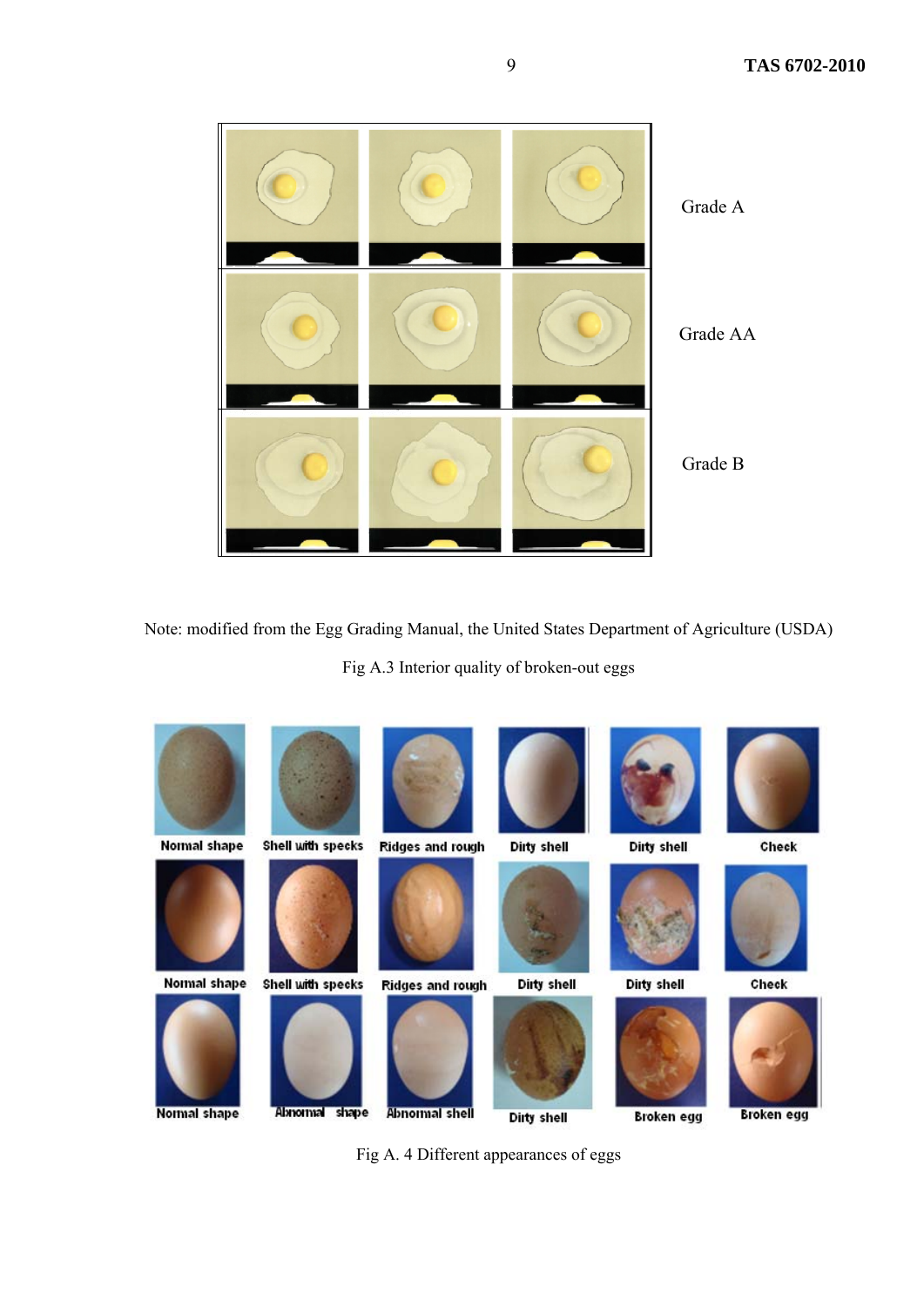#### **ANNEX B**

#### **CONTAMINANTS AND VETERINARY DRUG RESIDUES**

This annex provides additional information on contaminants and veterinary drug residues which are specified in the relevant laws and standards and not considered as a part of the requirements of Sections 7 and 8 of this standard. As this information can be subject to change, only the latest edition shall be used.

#### **B.1 Contaminants**

The specified amount of contaminant for hen eggs shall be as follows:

| <b>Contaminant</b> | <b>Maximum residue limit</b><br>(mg per kg of egg) |
|--------------------|----------------------------------------------------|
| Lead               |                                                    |

Source: Codex Alimentarius. Maximum Level for Lead. Codex Stan 230-2001, Rev. 1-2003

#### **B.2 Veterinary drug residues**

- B.2.1 Hen eggs shall not be contaminated with the following veterinary drugs:
- B.2.1.1 Chloramphenical and its salts
- B.2.1.2 Nitrofurazone and its salts
- B.2.1.3 Nitrofurantoin and its salts
- B.2.1.4 Furazolidone and its salts
- B.2.1.5 Furaltadone and its salts
- B.2.1.6 Malachite green and its salts

Source: Notification of the Ministry of Public Health No. 268 (2003) on Standard for Food Contaminated with some Chemicals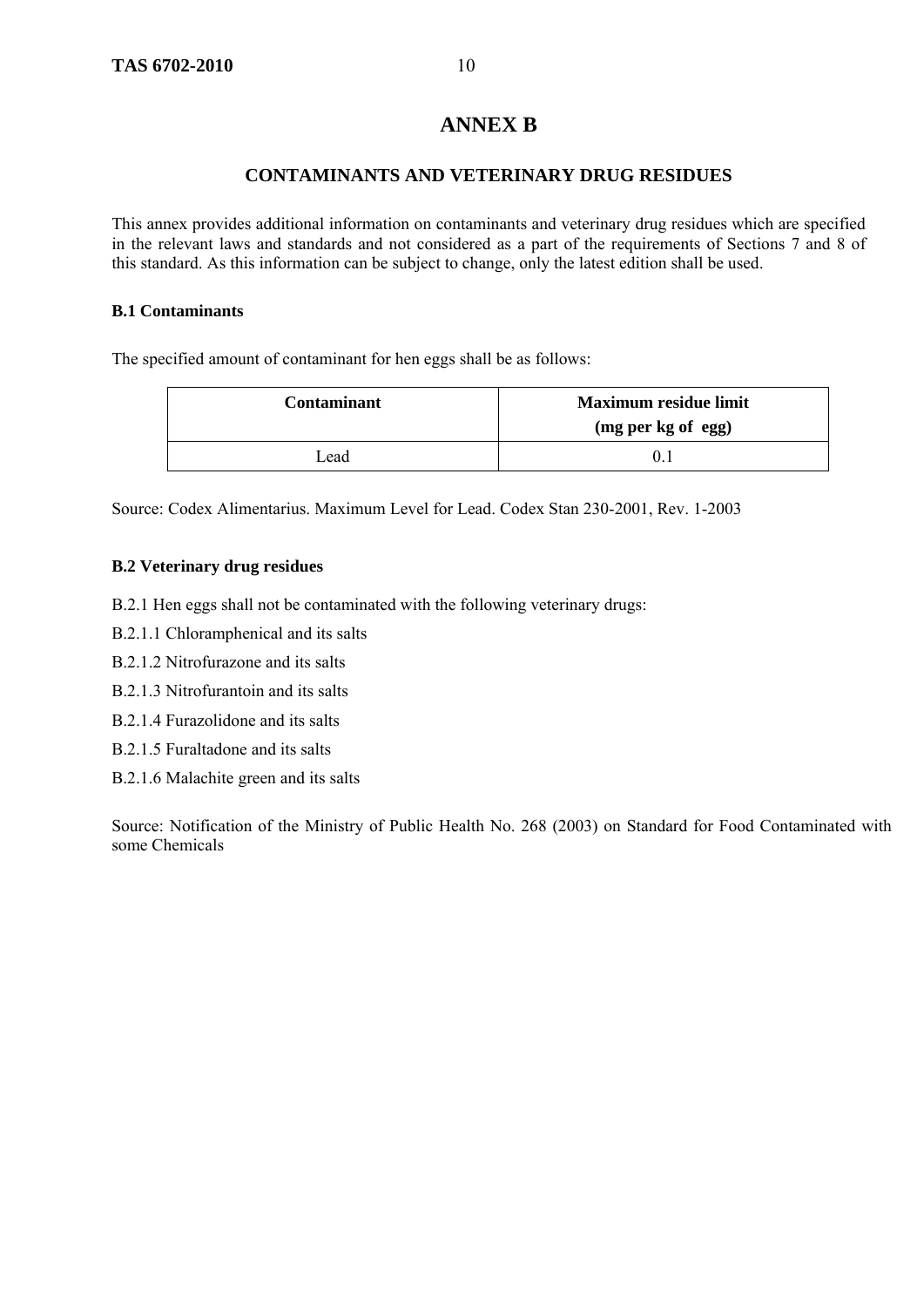| Type of veterinary drug                                                         | <b>Maximum residue limits</b><br>(mg per kg of egg) |
|---------------------------------------------------------------------------------|-----------------------------------------------------|
| Chlortetracycline/<br>Oxytetracycline/tetracycline, single or in<br>combination | 0.4                                                 |
| Colistin                                                                        | 0.3                                                 |
| Erythromycin                                                                    | 0.05                                                |
| Flubendazole                                                                    | 0.4                                                 |
| Neomycin                                                                        | 0.5                                                 |
| Spectinomycin                                                                   | 2.0                                                 |
| Tylosin                                                                         | 0.3                                                 |

| B.2.2 Maximum residue limits of veterinary drugs for eggs shall be as follows: |  |  |  |  |  |
|--------------------------------------------------------------------------------|--|--|--|--|--|
|--------------------------------------------------------------------------------|--|--|--|--|--|

Sources:

- Codex Alimentarius. Veterinary Drug Residues in Food, Codex Alimentarius, Maximum Residue Limits. 15 December 2009
- Notification of the Ministry of Public Health No. 303 (2007) on Veterinary Drug Residues in Food